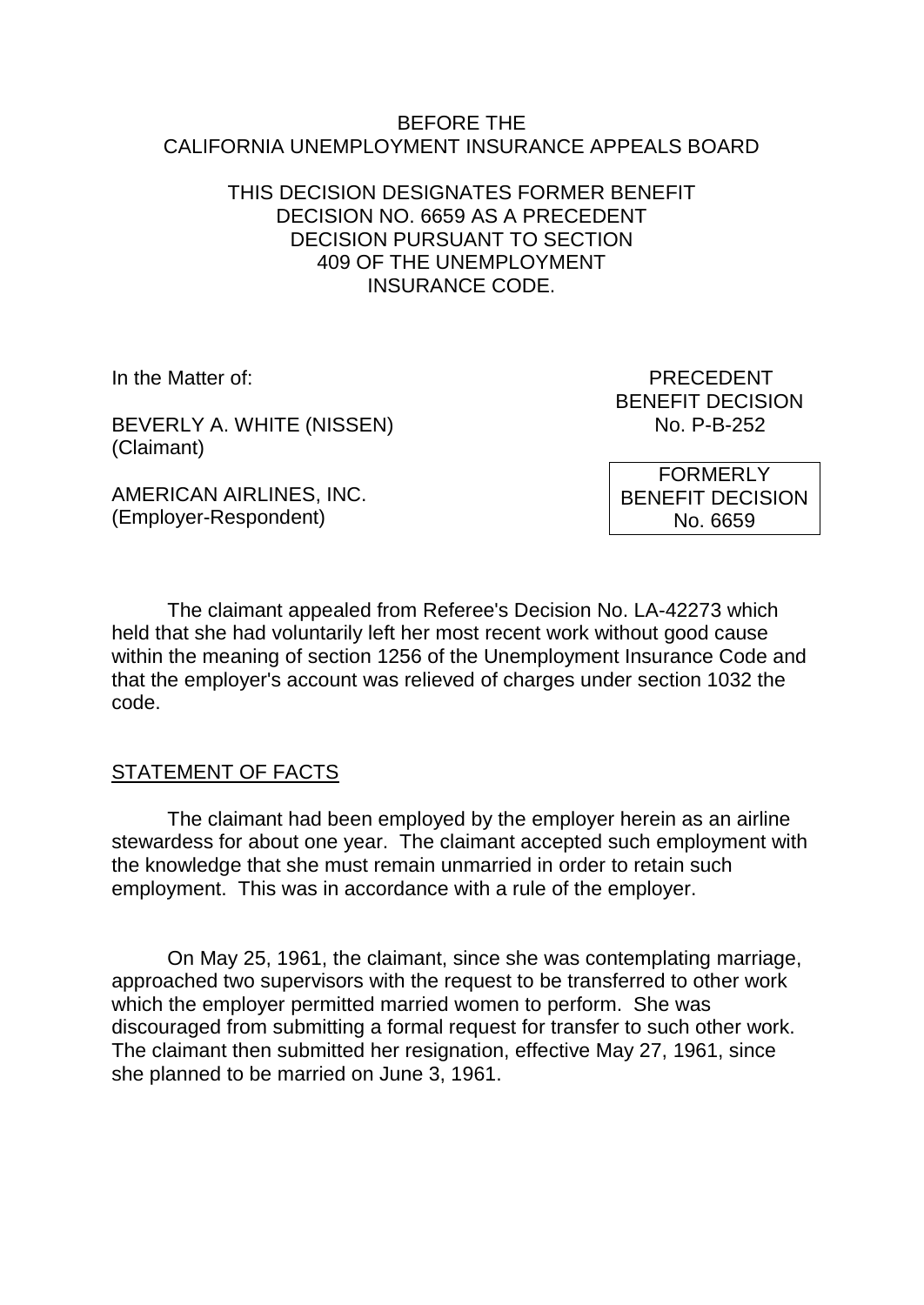Effective June 4, 1961, the claimant filed a claim for unemployment insurance benefits. In response to information submitted by the employer, the department on July 5, 1961, held that the claimant had been discharged for reasons not constituting misconduct within the meaning of section 1256 of the code and issued a ruling unfavorable to the employer under section 1032 of the code. Upon the employer's appeal, a referee reversed the determination and ruling. Neither the department nor the referee treated the claimant's eligibility for benefits under section 1264 of the code.

The issues before us are:

(1) Whether the claimant voluntarily left her most recent work with good cause under section 1256 of the code,

(2) Whether the claimant is ineligible for benefits under section 1264 of the code, and

(3) Whether the employer's account may be relieved of charges under section 1032 of the code.

# REASONS FOR DECISION

Section 1256 of the code provides for the disqualification of a claimant who has voluntarily left her most recent work without good cause or who has been discharged for misconduct connected with such work. Section 1052 of the code provides that the employer's account may be relieved of charges under such circumstances.

Section 1264 of the code provides:

"Notwithstanding any other provision of this division, an employee who leaves his or her employment to be married . . . shall not be eligible for unemployment insurance benefits for the duration of the ensuing period of unemployment and until he or she has secured bona fide employment subsequent to the date of such voluntary leaving. . . ."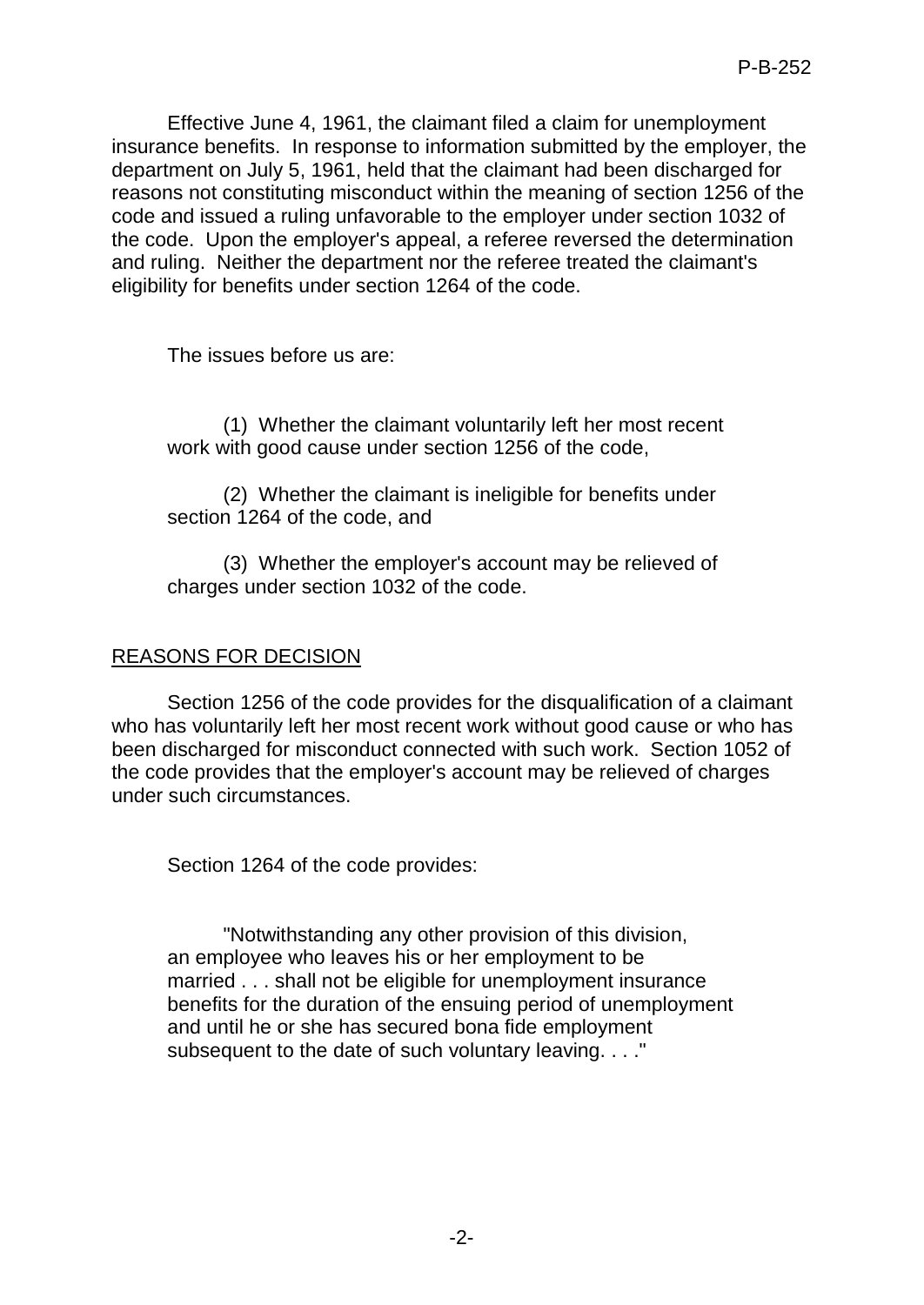We have considered situations similar to this in Benefit Decisions Nos. 59-1821 and 59-2392. In those cases, we held that the claimant had left her work without good cause; that the employer's account was relieved of charges; and that the claimant, having left her work to be married, was ineligible for benefits under section 1264 of the code. However, we must review these decisions in the light of Douglas Aircraft Company, Inc. v. California Unemployment Insurance Appeals Board (1960), 180 Cal. App. 2d 636, 4 Cal. Rptr. 723 (hearing denied by Supreme Court). In the Douglas case, the court considered a situation in which a claimant was required to take a leave of absence because of pregnancy. This requirement resulted from a provision of the collective bargaining agreement between the claimant's union and the employer. The claimant was able to work and wished to do so. The court held that, although on a leave of absence, the claimant had left her work, but that such leaving was involuntary. In so holding, the court stated:

'. . . As stated in Warner (citation omitted), '. . . the collective bargaining agreement should not control in determining the eligibility of a retired employee for unemployment compensation; rather, the factual matrix at the time of separation should govern.

"As later stated in Smith v. Unemployment Compensation Bd. of Review, supra, 154 A. 2d 492, wherein the Supreme Court of Pennsylvania reversed a ruling denying compensation benefits to a pregnant employee, 'Here, although the pregnancy provision is a binding condition of employment, it cannot in any way thwart the appellant's right to unemployment benefits. The appellant was willing and able to work; and when her employment was discontinued, it was against her will. Therefore, she did not 'voluntarily leave' work as far as her state-granted employment benefits are concerned.'

"It is further held in the Smith case that it was immaterial whether the provisions prohibiting a female employee from continuing at work beyond the fifth month of pregnancy, was a contractual part of the collective bargaining agreement or whether it was a private agreement between the employee and the employer. (Emphasis added.)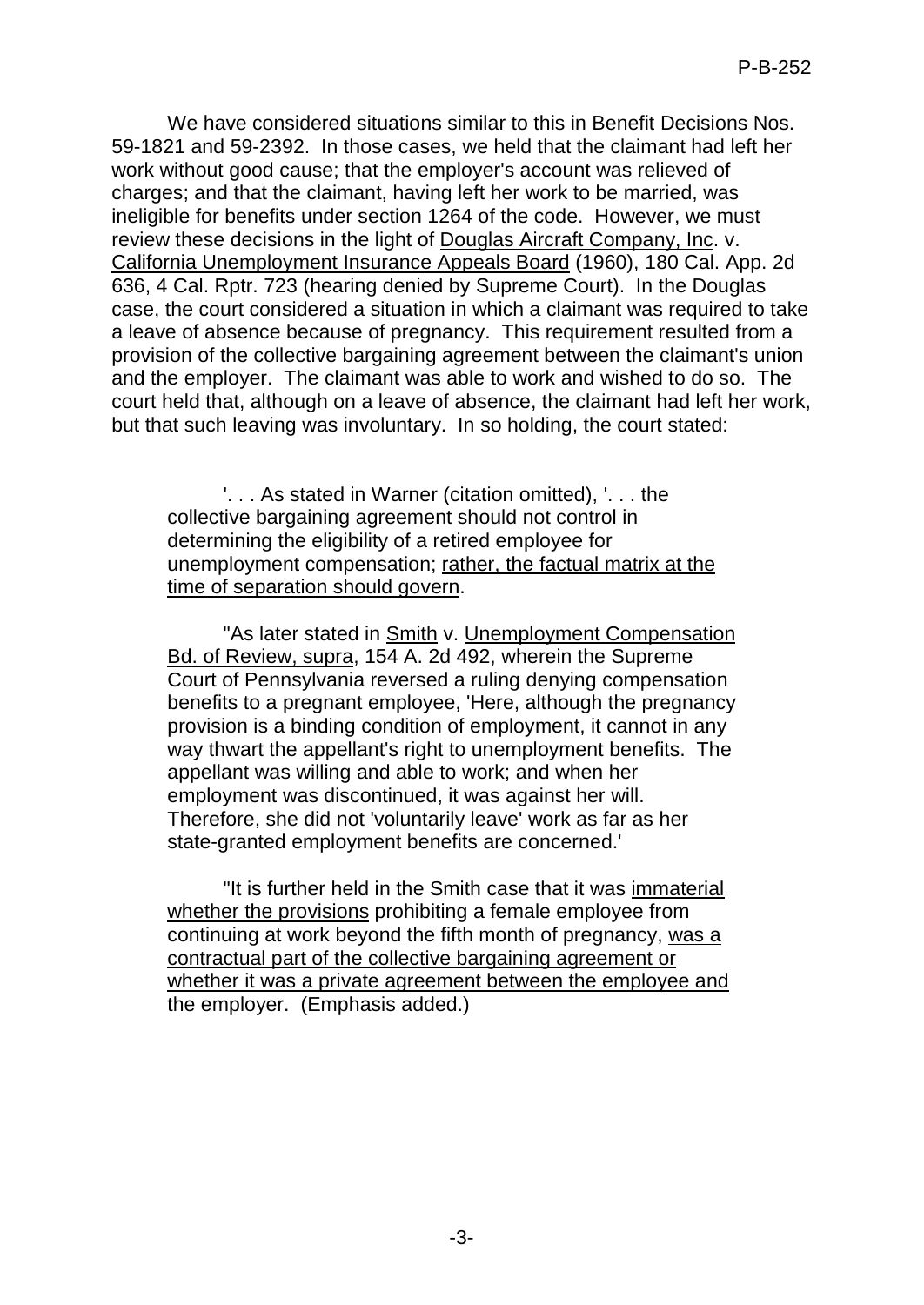"In Campbell Soup Co. v. Board of Review, etc., supra, 100 A. 2d 287, the Supreme Court of New Jersey reversed a judgment holding that employees, retired on pension at age 65 as required by a collective bargaining agreement, had left their employment 'voluntarily without good cause,' and were disqualified for unemployment compensation benefits. The opinion states in part: 'If the inquiry is isolated to the time of termination, plainly none of the claimants left voluntarily in the sense that on his own he willed and intended . . . to leave his job. . . . They left because they had no alternative but to submit to the employer's retirement policy, however that policy as presently constituted was originated. Their leaving in compliance with the policy was therefore involuntary . . .' (Emphasis added.)

"Subsequently in Myerson v. Board of Review, etc. (N.J. Appellate Div.), supra, 128 A. 2d 15, the appellate court therein stated, in rejecting a contention that a distinction should be drawn between cases where the employment relationship is permanently severed at retirement age and cases where the employee is only given a pregnancy leave of absence: 'Unemployment compensation is not to be denied persons merely because the employer or the collective bargaining agreement designates a period of unemployment as a leave of absence . . . Hence the fact that Mrs. Myerson (a pregnant employee) was given a leave of absence, with seniority rights and other privileges protected, is not determinative of the case.'

"We are convinced that the New Jersey and Pennsylvania cases are soundly founded and that the doctrine so clearly set forth therein should be followed in this state. The cases cited and relied upon by respondent are either not in point or, in our opinion, unsoundly reasoned."

\* \* \*

"... Indeed and as pointed out in Campbell Soup Co. v. Board of Review, etc., supra, 100 A. 2d 287, the provisions of a collective bargaining agreement cannot be construed as constituting a waiver of a statutory right to unemployment compensation without rendering such provisions illegal in New Jersey, as would also be the case in California under the provisions of section 1342 of the Unemployment Insurance Code."

\* \* \*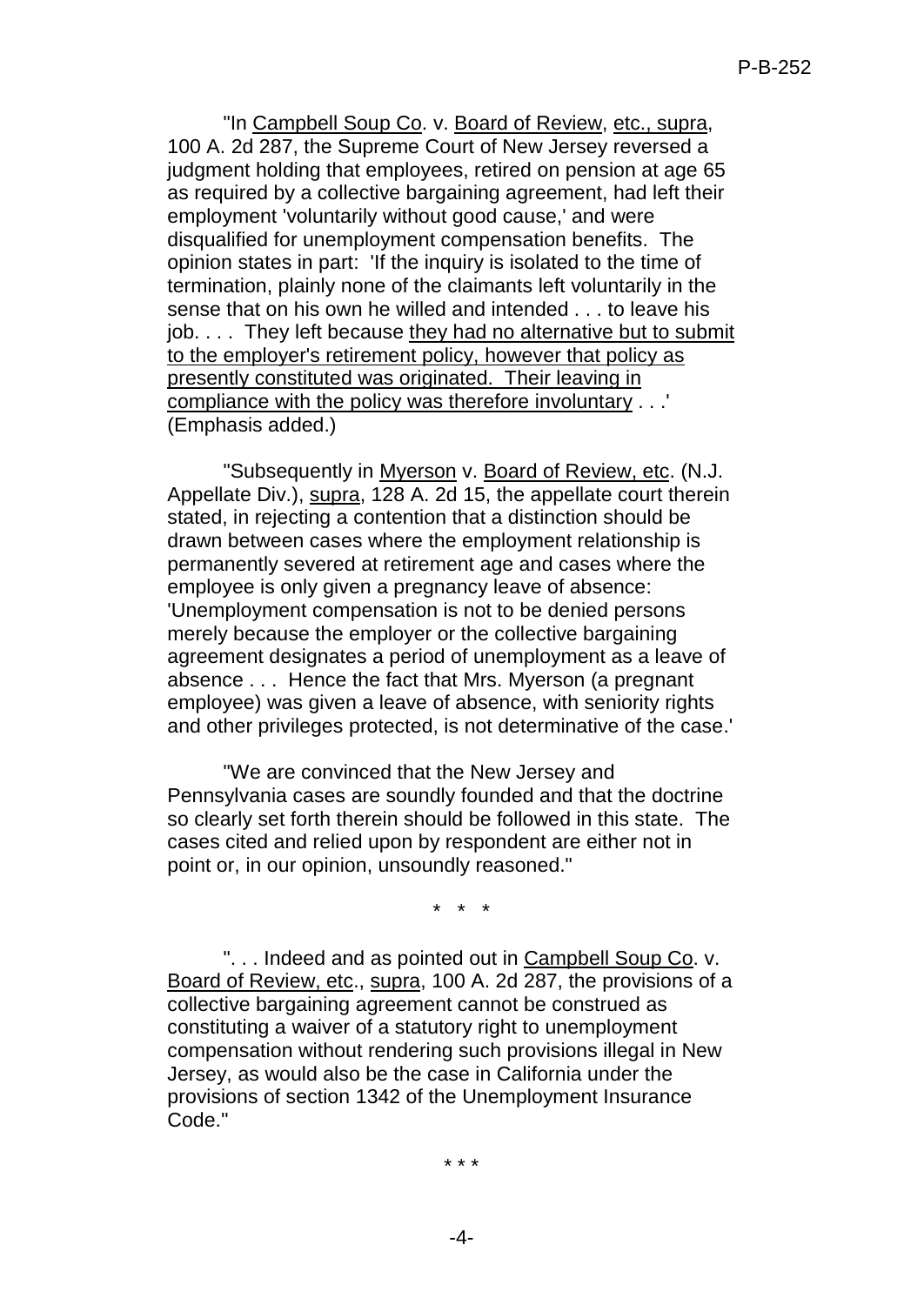"Respondent concedes, as indeed it must, that the employee would not have been disqualified for benefits if the employee had been 'let out as a result of company pregnancy policy alone' and that 'her leaving (in such case) would have been involuntary and she would have been entitled to unemployment benefits.'

"It is entirely immaterial, however, whether her leaving was the result of company policy or a collective bargaining agreement. (Smith, etc. v. Unemployment Compensation Bd. of Review, supra, 154 A. 2d 492; Klaniecki v. Unemployment Comp. Bd. of Review, supra, 154 A. 2d 419.

"As the Supreme Court of Pennsylvania further stated in Warner Co. v. Unemployment Comp. Bd. of Review, supra, 153 A. 2d 906, 909: 'Were Gianfelice not covered by the collective bargaining agreement involved here, the company could have dismissed him at its pleasure . . . Were he so discharged, however, he would be entitled to unemployment compensation . . . Does the fact that a collective bargaining agreement is present change these considerations? . . . It would be anomalous to say that, in gaining . . . (protection under the collective bargaining agreement), an employee has lost a benefit which he otherwise would receive from the state . . . on the theory that he has voluntarily agreed to quit.' "

In the instant case, the claimant desired to continue her work with the employer but was not permitted to do so, because of the employer's rule that married women could not work as stewardesses. Her request for a transfer to other work was discouraged. It would appear, therefore, that the claimant's leaving of work was involuntary within the rule of the Douglas case. Therefore, the provisions of sections 1256 and 1264 of the code are not applicable, and the employer's account may not be relieved of charges under section 1032 of the code.

We no longer subscribe to the principles set forth in Benefit Decisions Nos. 59-1821 and 59-2392 insofar as circumstances such as these are concerned.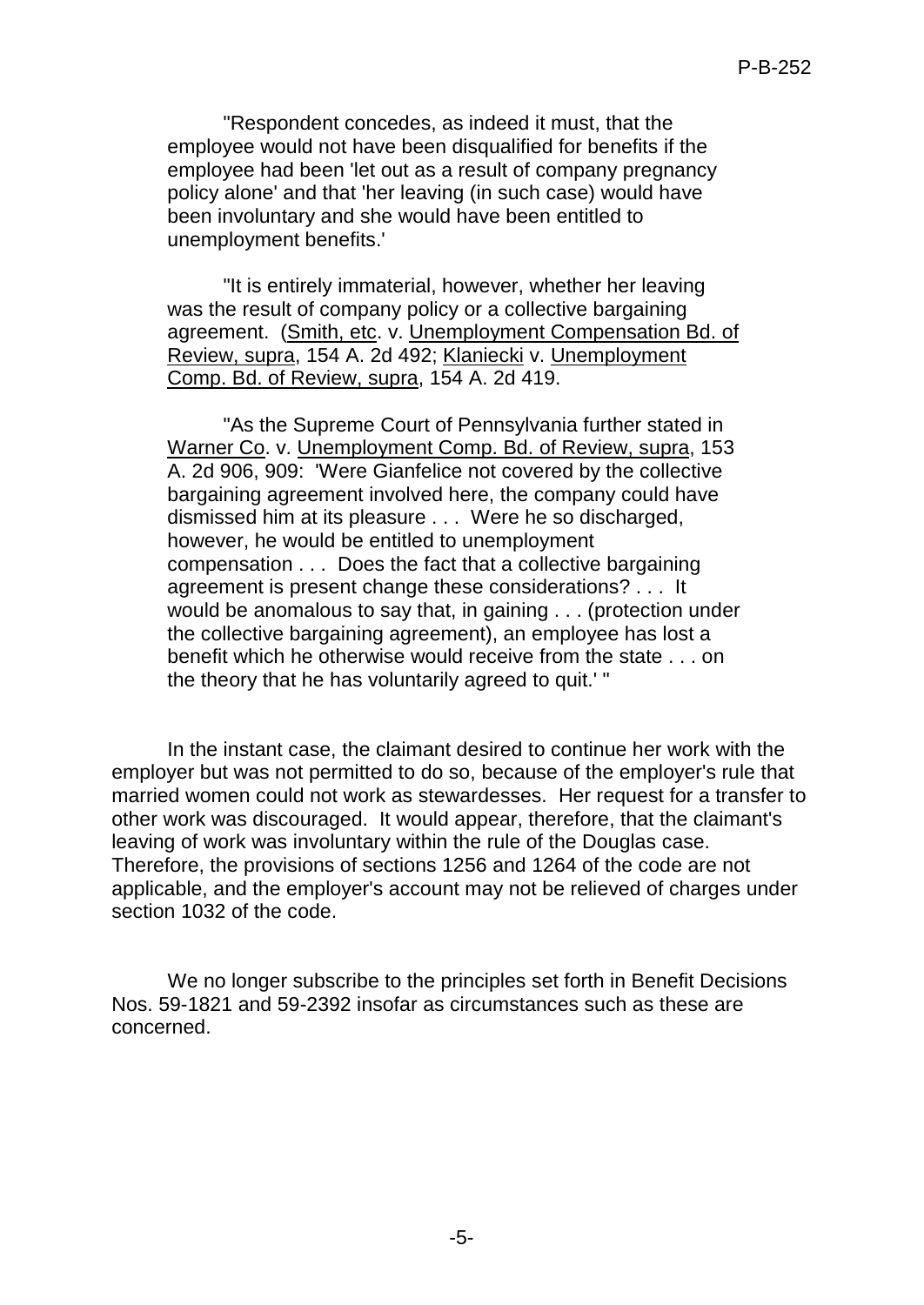### **DECISION**

The decision of the referee is reversed. Benefits are payable if the claimant is otherwise eligible. The employer's account is not relieved of charges under section 1052 of the code.

Sacramento, California, October 20, 1961.

# CALIFORNIA UNEMPLOYMENT INSURANCE APPEALS BOARD

GERALD F. MAHER, Chairman

ERNEST B. WEBB

ARNOLD L. MORSE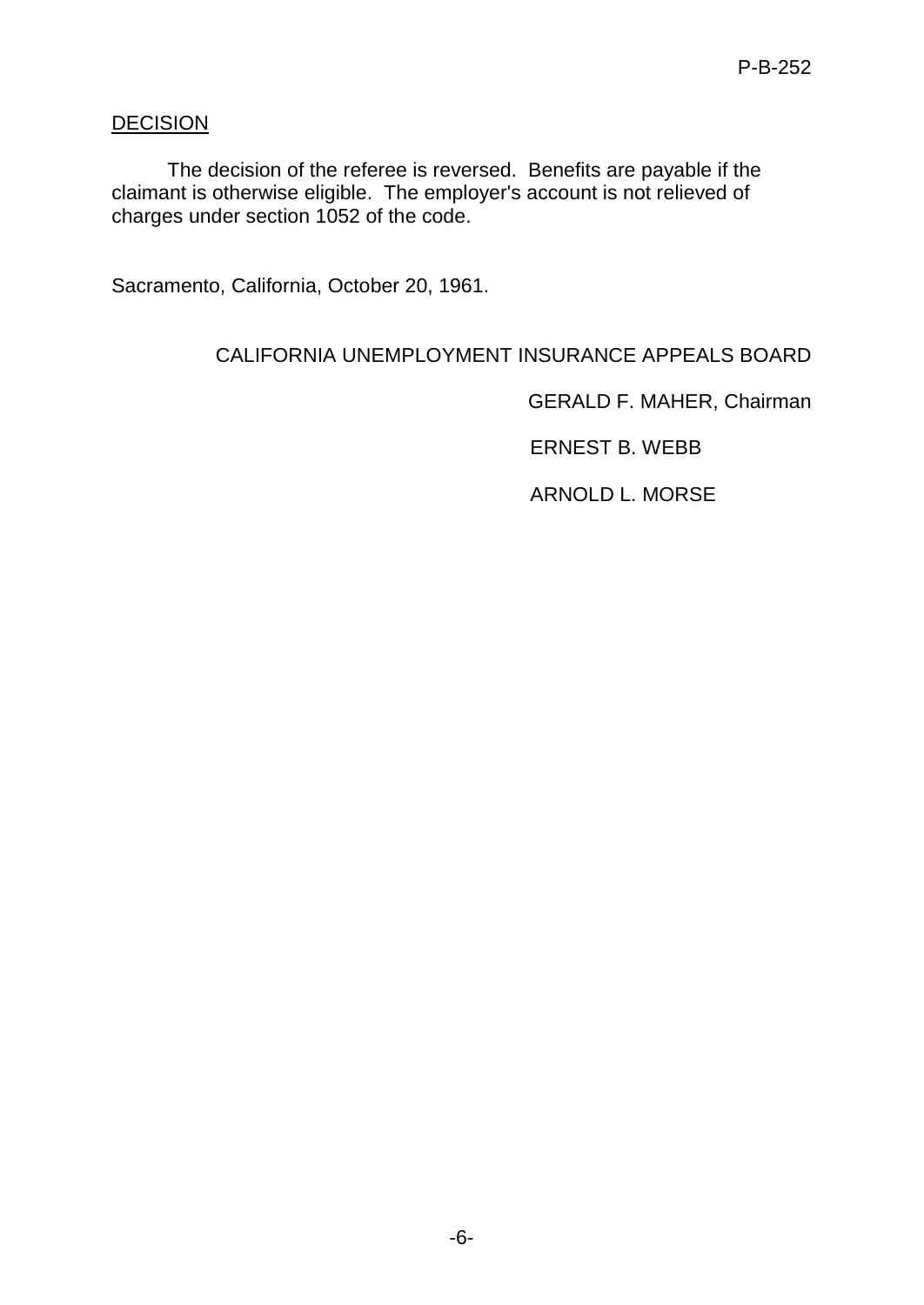Pursuant to section 409 of the Unemployment Insurance Code, the above Benefit Decision No. 6659 is hereby designated as Precedent Decision No. P-B-252.

Sacramento, California, March 2, 1976.

### CALIFORNIA UNEMPLOYMENT INSURANCE APPEALS BOARD

DON BLEWETT, Chairperson

MARILYN H. GRACE

CARL A. BRITSCHGI

RICHARD H. MARRIOTT

DISSENTING - Written Opinion Attached

HARRY K. GRAFE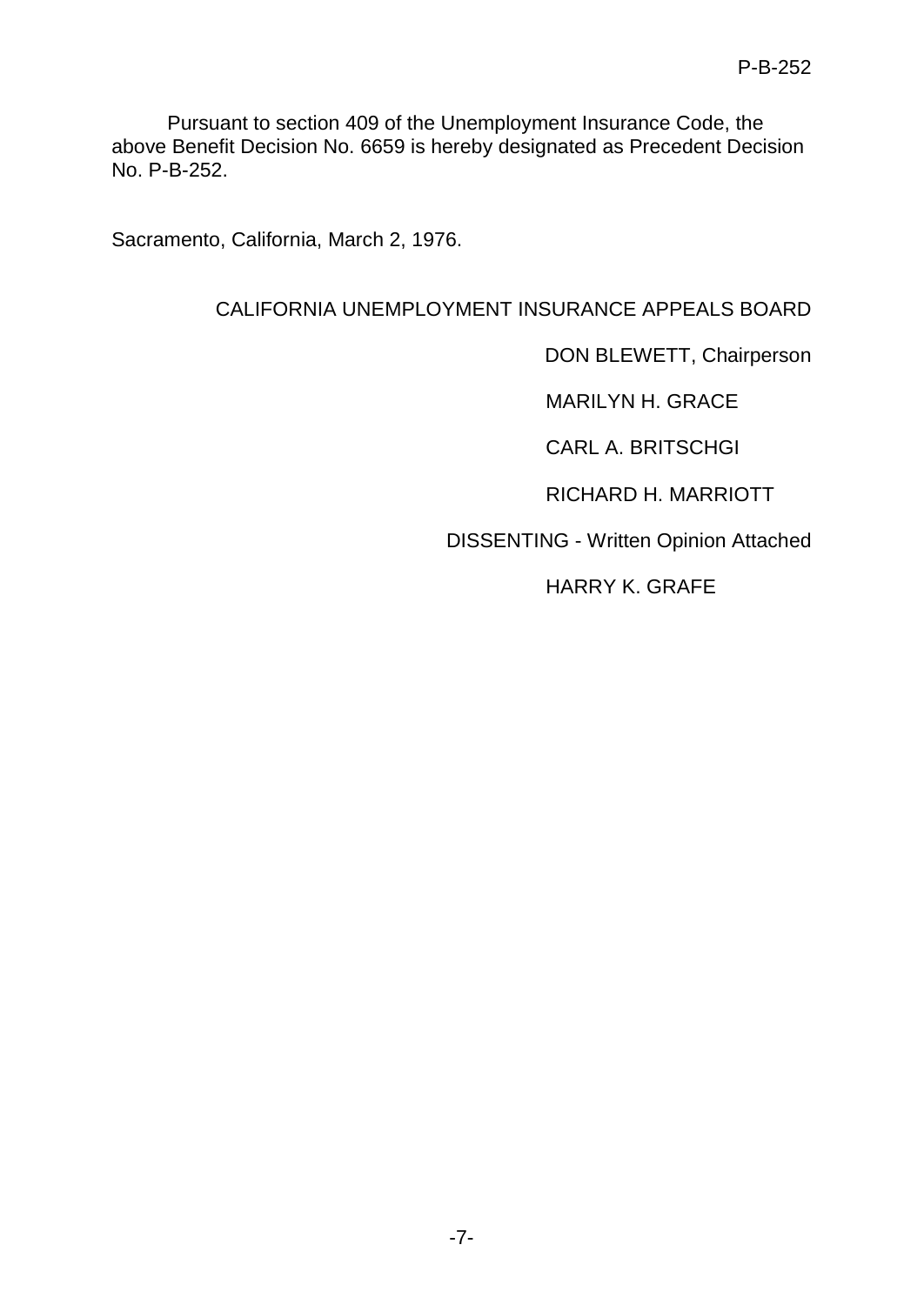### DISSENTING OPINION

#### I dissent.

On February 2, 1968, the California Unemployment Insurance Appeals Board adopted Appeals Board Decision No. P-B-3, which contained the following holding: "We approve the result reached by us in Benefit Decision No. 6659." The facts and the conclusion in this case (Benefit Decision No. 6659) are identical to those in Appeals Board Decision No. P-B-3. In both this case and in Appeals Board Decision No. P-B-3, the non-marriage provision was established by a rule of the employer and the collective bargaining agreement between the employer and the claimant 's union was silent regarding the marital status of stewardesses.

In Appeals Board Decision No. P-B-3, the Board carefully set forth, examined and discussed the various facets of law bearing on the issue, finally syllogistically concluding that "the public policy of this State as expressed in its statutes is opposed to unreasonable employment discrimination in general and [to] employment contracts in restraint of marriage in particular." In Appeals Board Decision No. P-B-3, the Board carefully distinguished the case of Douglas Aircraft Company v. California Unemployment Insurance Appeals Board (1960), 180 Cal. App. 2d 636, correctly pointing out that that case dealt with the enforcement of provisions of a collective bargaining agreement, whereas the legal question in issue is the qualification for unemployment benefits under State law, not under contractual provisions.

In the instant case, although the correct result is achieved, the means used to reach that result is the Douglas case. As Appeals Board Decision No. P-B-3 has already established the rule of law by a path of reasoning which has stood well the passage of time, there is no need to adopt, some eight years later, another precedent decision which merely parrots that rule. But, to reiterate said rule in a case which uses a questionable course of legal reasoning and a singular judicial authority which is inapposite to the resolution of the issue, can only produce confusion and needless questions.